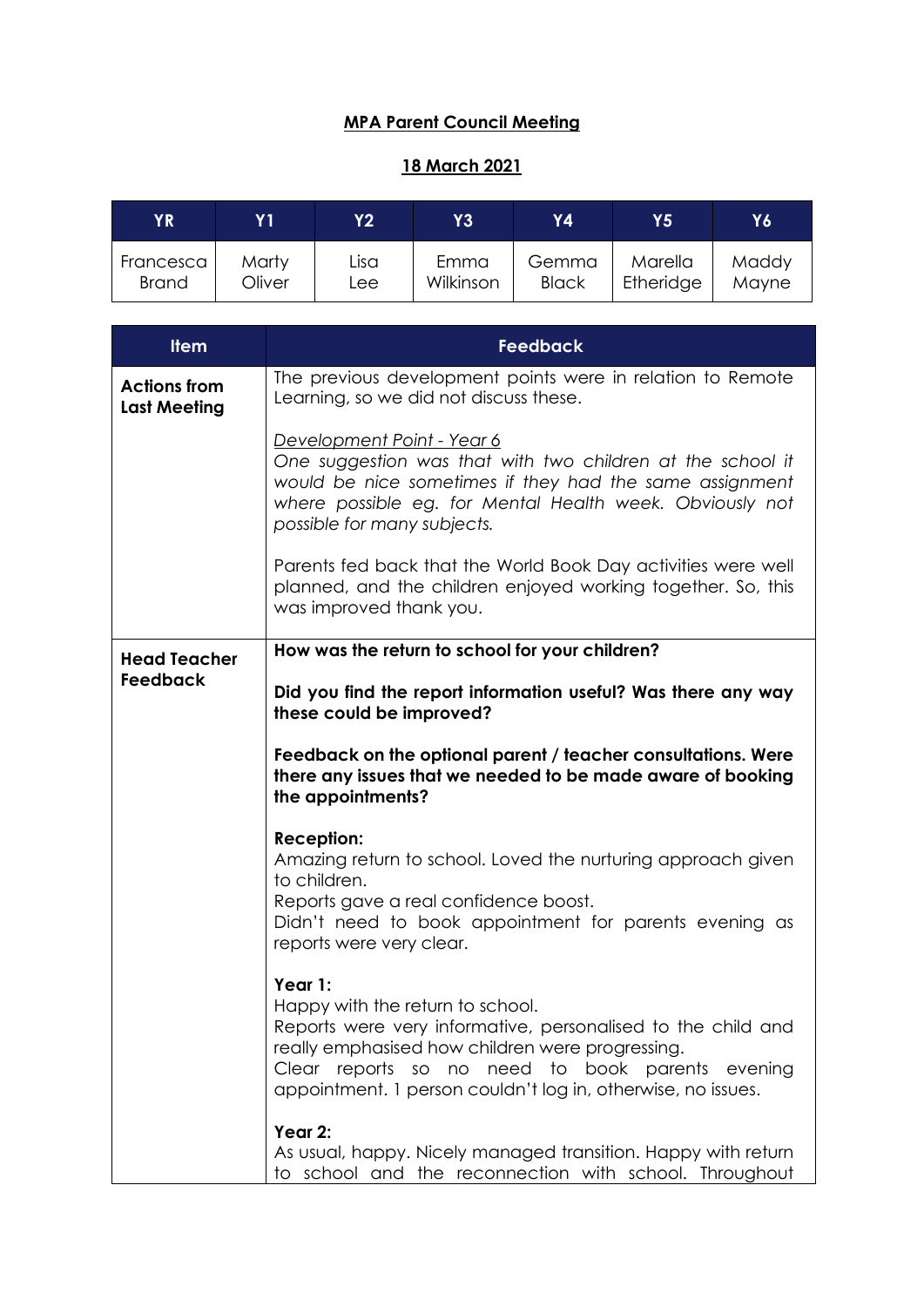|                                           | lockdown the support for children in school was second to<br>none.<br>No issues with reports, teachers really understand the children.<br>Reports were informative and easy to understand so no need<br>for parents evening appointment.<br>Year 3:<br>Excellent return to school. Children were eased in gently. Loved<br>the Science experiments.<br>Reports were relevant. Questions regarding Attendance on<br>reports. Why 'Room for Improvement' when below 96%? Miss<br>Churchman discussed the reasons behind these statistics.<br>Miss Churchman said that the attendance figures are national<br>statistics and the school must follow these. |
|-------------------------------------------|---------------------------------------------------------------------------------------------------------------------------------------------------------------------------------------------------------------------------------------------------------------------------------------------------------------------------------------------------------------------------------------------------------------------------------------------------------------------------------------------------------------------------------------------------------------------------------------------------------------------------------------------------------|
|                                           | Year 4:<br>'This is Me' was a really good way to get children back into<br>school.<br>Sending reports in the first week gave the children<br>encouragement, focus and confidence. A lot of effort has gone<br>into the reports.                                                                                                                                                                                                                                                                                                                                                                                                                         |
|                                           | Year 5:<br>No comments.                                                                                                                                                                                                                                                                                                                                                                                                                                                                                                                                                                                                                                 |
|                                           | Year 6:<br>Happy with how everything is going since being back at school.<br>Reports were informative and showed where the children are at<br>attainment wise and targets for improvement. Lovely to have<br>personal comments as well.                                                                                                                                                                                                                                                                                                                                                                                                                 |
| Reception<br>2 Positives<br>1 Development | 2 Positives<br>Everyone happy!<br>Development Point<br>None.                                                                                                                                                                                                                                                                                                                                                                                                                                                                                                                                                                                            |
| Year 1<br>2 Positives<br>1 Development    | 2 Positives<br>Pupil reports really emphasised how children were progressing.<br>Good to see the last feedback was listened to by the school.<br>Interactive Zoom sessions well received.<br>Excited about school.<br>Outstanding teachers and assistants.<br>Keep up the good work!                                                                                                                                                                                                                                                                                                                                                                    |
|                                           | Development Point<br>Can schoolbooks be changed more frequently, and can we<br>have more books please?<br>Miss Churchman said you can request additional books. Just<br>make a comment in the reading diary.                                                                                                                                                                                                                                                                                                                                                                                                                                            |